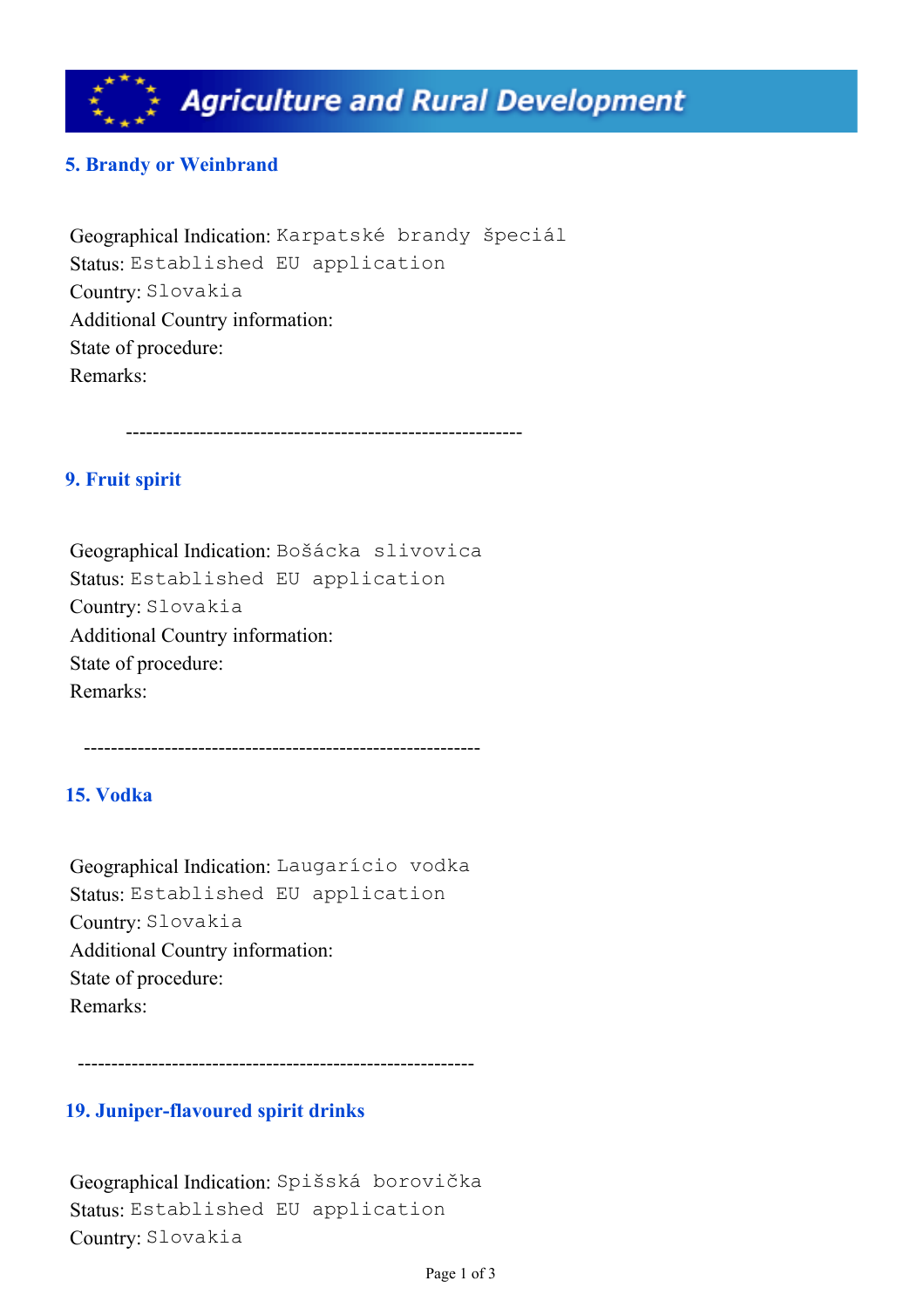### Additional Country information:

State of procedure: technical file received Remarks: 8 December 2008 - technical file received 23 February 2009 - endorsement Committee for Spirit Drinks

-----------------------------------------------------------

Geographical Indication: Slovenská borovička Juniperus Status: Established EU application Country: Slovakia Additional Country information: State of procedure: Remarks:

-----------------------------------------------------------

Geographical Indication: Liptovská borovička Status: Established EU application Country: Slovakia Additional Country information: State of procedure: Remarks:

----------------------------------------------------------- Geographical Indication: Slovenská borovička Status: Established EU application Country: Slovakia Additional Country information: State of procedure: Remarks:

Geographical Indication: Inovecká borovička Status: Established EU application Country: Slovakia Additional Country information: State of procedure: Remarks:

-----------------------------------------------------------

-----------------------------------------------------------

### **30. Bitter-tasting spirit drinks or bitter**

Geographical Indication: Demänovka bylinná horká